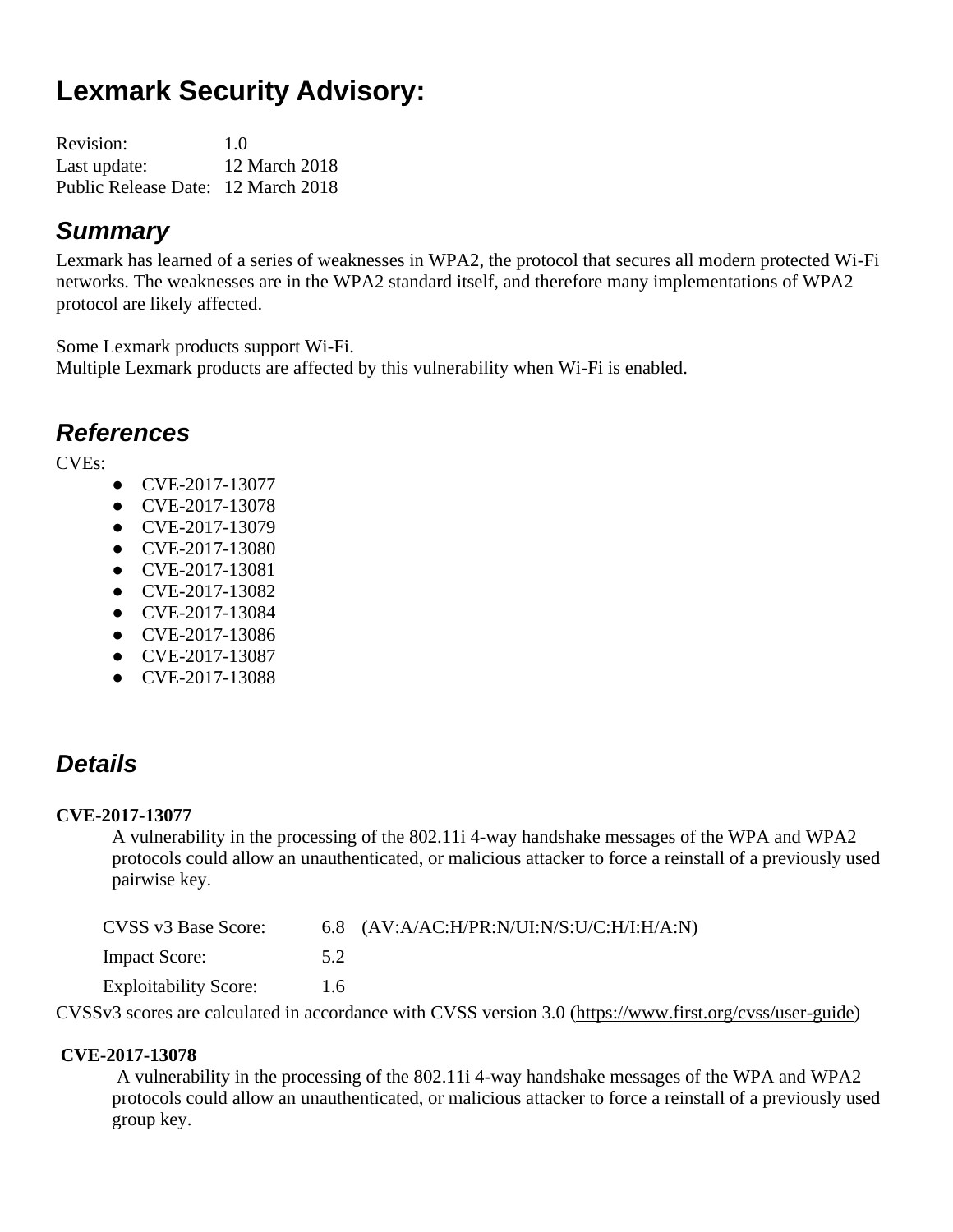| CVSS v3 Base Score:          |     | 5.3 $((AV:A/AC:H/PR:N/UI:N/S:U/C:N/I:H/A:N))$ |
|------------------------------|-----|-----------------------------------------------|
| <b>Impact Score:</b>         | 3.6 |                                               |
| <b>Exploitability Score:</b> | 1.6 |                                               |

CVSSv3 scores are calculated in accordance with CVSS version 3.0 [\(https://www.first.org/cvss/user-guide\)](https://www.first.org/cvss/user-guide)

#### **CVE-2017-13079**

A vulnerability in the processing of the 802.11i 4-way handshake messages of the WPA and WPA2 protocols could allow an unauthenticated, or malicious attacker to force a reinstall of a previously used integrity group key.

| CVSS v3 Base Score:          |     | 5.3 $(AV:A/AC:H/PR:N/UI:N/S:U/C:N/I:H/A:N)$ |
|------------------------------|-----|---------------------------------------------|
| <b>Impact Score:</b>         | 3.6 |                                             |
| <b>Exploitability Score:</b> | 1.6 |                                             |
|                              |     |                                             |

CVSSv3 scores are calculated in accordance with CVSS version 3.0 [\(https://www.first.org/cvss/user-guide\)](https://www.first.org/cvss/user-guide)

#### **CVE-2017-13080**

A vulnerability in the processing of the 802.11i group key handshake messages of the WPA and WPA2 protocols could allow an unauthenticated, or malicious attacker to force a reinstall of a previously used group key.

| CVSS v3 Base Score:          |     | 5.3 $(AV:A/AC:H/PR:N/UI:N/S:U/C:N/I:H/A:N)$ |
|------------------------------|-----|---------------------------------------------|
| <b>Impact Score:</b>         | 3.6 |                                             |
| <b>Exploitability Score:</b> | 1.6 |                                             |

CVSSv3 scores are calculated in accordance with CVSS version 3.0 [\(https://www.first.org/cvss/user-guide\)](https://www.first.org/cvss/user-guide)

#### **CVE-2017-13081**

A vulnerability in the processing of the 802.11i group key handshake messages of the WPA and WPA2 protocols could allow an unauthenticated, or malicious attacker to force a reinstall of a previously used integrity group key.

| CVSS v3 Base Score:          |     | 5.3 $(AV:A/AC:H/PR:N/UI:N/S:U/C:N/I:H/A:N)$ |
|------------------------------|-----|---------------------------------------------|
| <b>Impact Score:</b>         | 3.6 |                                             |
| <b>Exploitability Score:</b> | 1.6 |                                             |

CVSSv3 scores are calculated in accordance with CVSS version 3.0 [\(https://www.first.org/cvss/user-guide\)](https://www.first.org/cvss/user-guide)

#### **CVE-2017-13082**

A vulnerability in the processing of the 802.11r Fast BSS (Basic Service Set) Transition handshake messages of the WPA and WPA2 protocols could allow an unauthenticated, or malicious attacker to force a reinstall of a previously used pairwise key.

| CVSS v3 Base Score:          |     | 8.1 $(AV:A/AC:L/PR:N/UI:N/S:U/C:H/I:H/A:N)$ |
|------------------------------|-----|---------------------------------------------|
| <b>Impact Score:</b>         | 5.2 |                                             |
| <b>Exploitability Score:</b> | 2.8 |                                             |
|                              |     | $\cdots$                                    |

CVSSv3 scores are calculated in accordance with CVSS version 3.0 [\(https://www.first.org/cvss/user-guide\)](https://www.first.org/cvss/user-guide)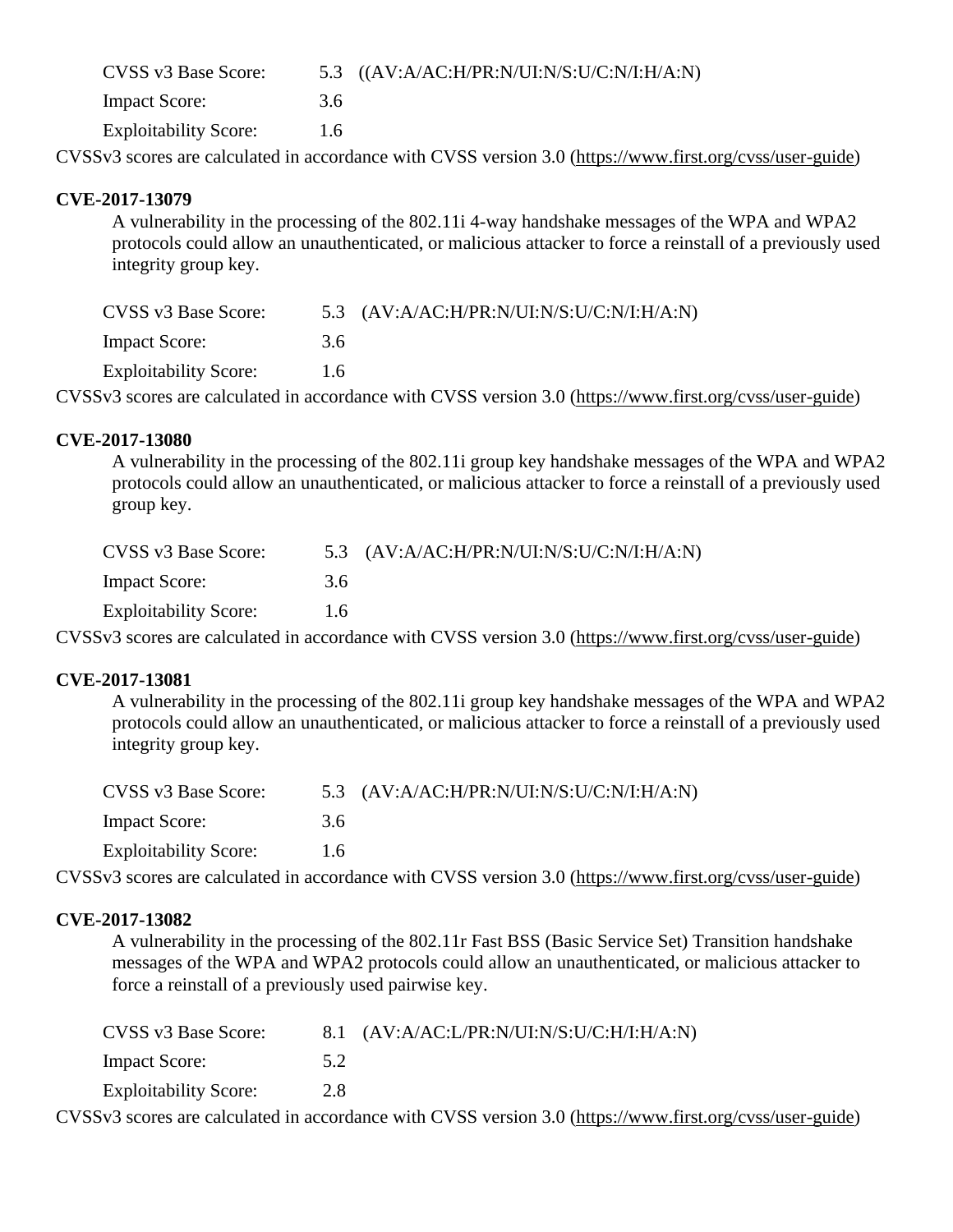#### **CVE-2017-13084**

A vulnerability in the processing of the 802.11 PeerKey handshake messages of the WPA and WPA2 protocols could allow an unauthenticated, adjacent attacker to force an station-to-station link (STSL) to reinstall a previously used station-to-station link Transient Key (STK).

| CVSS v3 Base Score:          |     | 6.8 $(AV:A/AC:H/PR:N/UI:N/S:U/C:H/I:H/A:N)$ |
|------------------------------|-----|---------------------------------------------|
| <b>Impact Score:</b>         | 5.2 |                                             |
| <b>Exploitability Score:</b> | 1.6 |                                             |

CVSSv3 scores are calculated in accordance with CVSS version 3.0 [\(https://www.first.org/cvss/user-guide\)](https://www.first.org/cvss/user-guide)

#### **CVE-2017-13086**

A vulnerability in the processing of the 802.11z (Extensions to Direct-Link Setup) Tunneled Direct-Link Setup (TDLS) handshake messages could allow an unauthenticated, adjacent attacker to force a supplicant that is compliant with the 802.11z standard to reinstall a previously used Tunneled Direct-Link Setup PeerKey (TPK) key.

| CVSS v3 Base Score:          |     | 6.8 $(AV:N/AC:L/PR:N/UI:N/S:U/C:H/I:H/A:H)$ |
|------------------------------|-----|---------------------------------------------|
| <b>Impact Score:</b>         | 5.2 |                                             |
| <b>Exploitability Score:</b> | 1.6 |                                             |
|                              |     | $\sim$ $\sim$ $\sim$ $\sim$ $\sim$ $\sim$   |

CVSSv3 scores are calculated in accordance with CVSS version 3.0 [\(https://www.first.org/cvss/user-guide\)](https://www.first.org/cvss/user-guide)

#### **CVE-2017-13087**

A vulnerability in the processing of the 802.11v (Wireless Network Management) Sleep Mode Response frames could allow an unauthenticated, adjacent attacker to force a supplicant that is compliant with the 802.11v standard to reinstall a previously used group key.

| CVSS v3 Base Score:          |               | 5.3 $(AV:A/AC:H/PR:N/UI:N/S:U/C:N/I:H/A:N)$ |
|------------------------------|---------------|---------------------------------------------|
| <b>Impact Score:</b>         | 3.6           |                                             |
| <b>Exploitability Score:</b> | $1.6^{\circ}$ |                                             |

CVSSv3 scores are calculated in accordance with CVSS version 3.0 [\(https://www.first.org/cvss/user-guide\)](https://www.first.org/cvss/user-guide)

#### **CVE-2017-13088**

A vulnerability in the processing of the 802.11v (Wireless Network Management) Sleep Mode Response frames could allow an unauthenticated, adjacent attacker to force a supplicant that is compliant with the 802.11v standard to reinstall a previously used integrity group key.

| CVSS v3 Base Score:          |     | 5.3 $(AV:A/AC:H/PR:N/UI:N/S:U/C:N/I:H/A:N)$ |
|------------------------------|-----|---------------------------------------------|
| <b>Impact Score:</b>         | 3.6 |                                             |
| <b>Exploitability Score:</b> | 1.6 |                                             |
|                              |     |                                             |

CVSSv3 scores are calculated in accordance with CVSS version 3.0[\(https://www.first.org/cvss/user-guide\)](https://www.first.org/cvss/user-guide)

### *Impact*

This vulnerability can allow the disclosure of information that was previously assumed to be safely encrypted. This may include sensitive information such as print data, passwords, and so on.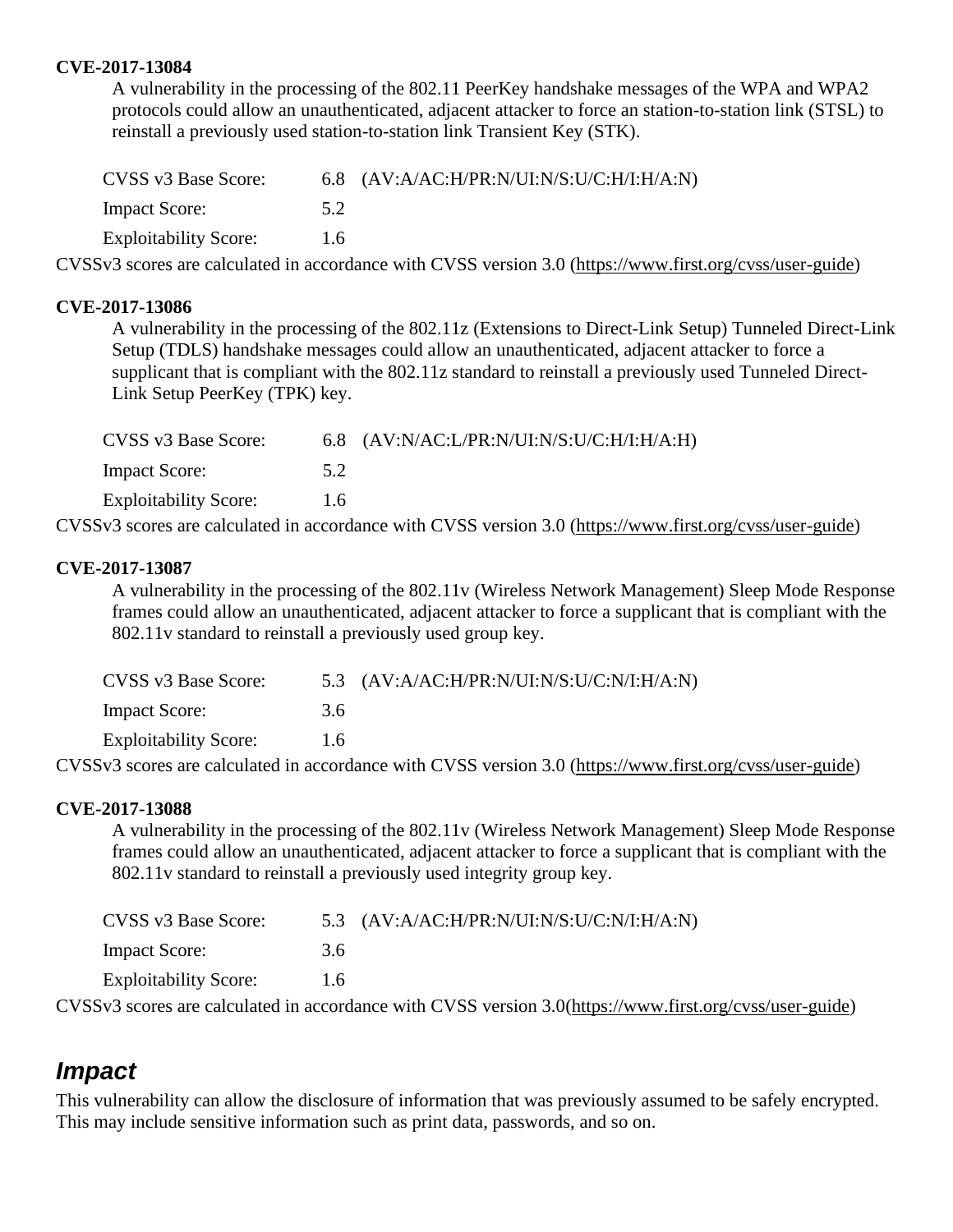# *Affected Products*

Some Lexmark products support Wi-Fi, and are affected by this vulnerability when Wi-Fi is enabled. The complete list of affected devices is shown below.

To determine a devices firmware level, select the "**Settings**" > "**Reports**" > "**Menu Setting Page**" menu item from the operator panel. If the firmware level listed under "**Device Information**" matches any level under "**Affected Releases**", then you should upgrade to a "**Fixed Release**".

| <b>Lexmark Models</b>           | <b>Affected Releases</b>   | <b>Fixed Releases</b>   |
|---------------------------------|----------------------------|-------------------------|
| CX820de, CX820dtfe              | CXTPP.041.212 and previous | CXTPP.041.213 and later |
| XC6152de, XC6152dtfe            | CXTPP.041.212 and previous | CXTPP.041.213 and later |
| CX825de, CX825dte, CX825dtfe    | CXTPP.041.212 and previous | CXTPP.041.213 and later |
| XC8155de, XC8155dte             | CXTPP.041.212 and previous | CXTPP.041.213 and later |
| CX860de, CX860dte, CX860dtfe    | CXTPP.041.212 and previous | CXTPP.041.213 and later |
| XC8160de, XC8160dte             | CXTPP.041.212 and previous | CXTPP.041.213 and later |
| CS820de, CS820dte, CS820dtfe    | CSTPP.041.212 and previous | CSTPP.041.213 and later |
| C6160                           | CSTPP.041.212 and previous | CSTPP.041.213 and later |
| CS720de, CS720dte               | CSTAT.041.212 and previous | CSTAT.041.213 and later |
| CS725de, CS725dte               | CSTAT.041.212 and previous | CSTAT.041.213 and later |
| C4150                           | CSTAT.041.212 and previous | CSTAT.041.213 and later |
| CX725de, CX725dhe,<br>CX725dthe | CXTAT.041.212 and previous | CXTAT.041.213 and later |
| XC4150                          | CXTAT.041.212 and previous | CXTAT.041.213 and later |
| CS31x                           | LW63.VYL.P743 and previous | LW63.VYL.P744 and later |
| CS41x                           | LW63.VY2.P743 and previous | LW63.VY2.P744 and later |
| CS51x                           | LW63.VY4.P743 and previous | LW63.VY4.P744 and later |
| <b>CX310</b>                    | LW63.GM2.P743 and previous | LW63.GM2.P744 and later |
| CX410                           | LW63.GM4.P743 and previous | LW63.GM4.P744 and later |
| <b>CX510</b>                    | LW63.GM7.P743 and previous | LW63.GM7.P744 and later |
| XC2132                          | LW63.GM7.P743 and previous | LW63.GM7.P744 and later |
| <b>MS310</b>                    | LW63.PRL.P743 and previous | LW63.PRL.P744 and later |
| MS312                           | LW63.PRL.P743 and previous | LW63.PRL.P744 and later |
| <b>MS315</b>                    | LW63.TL2.P743 and previous | LW63.TL2.P744 and later |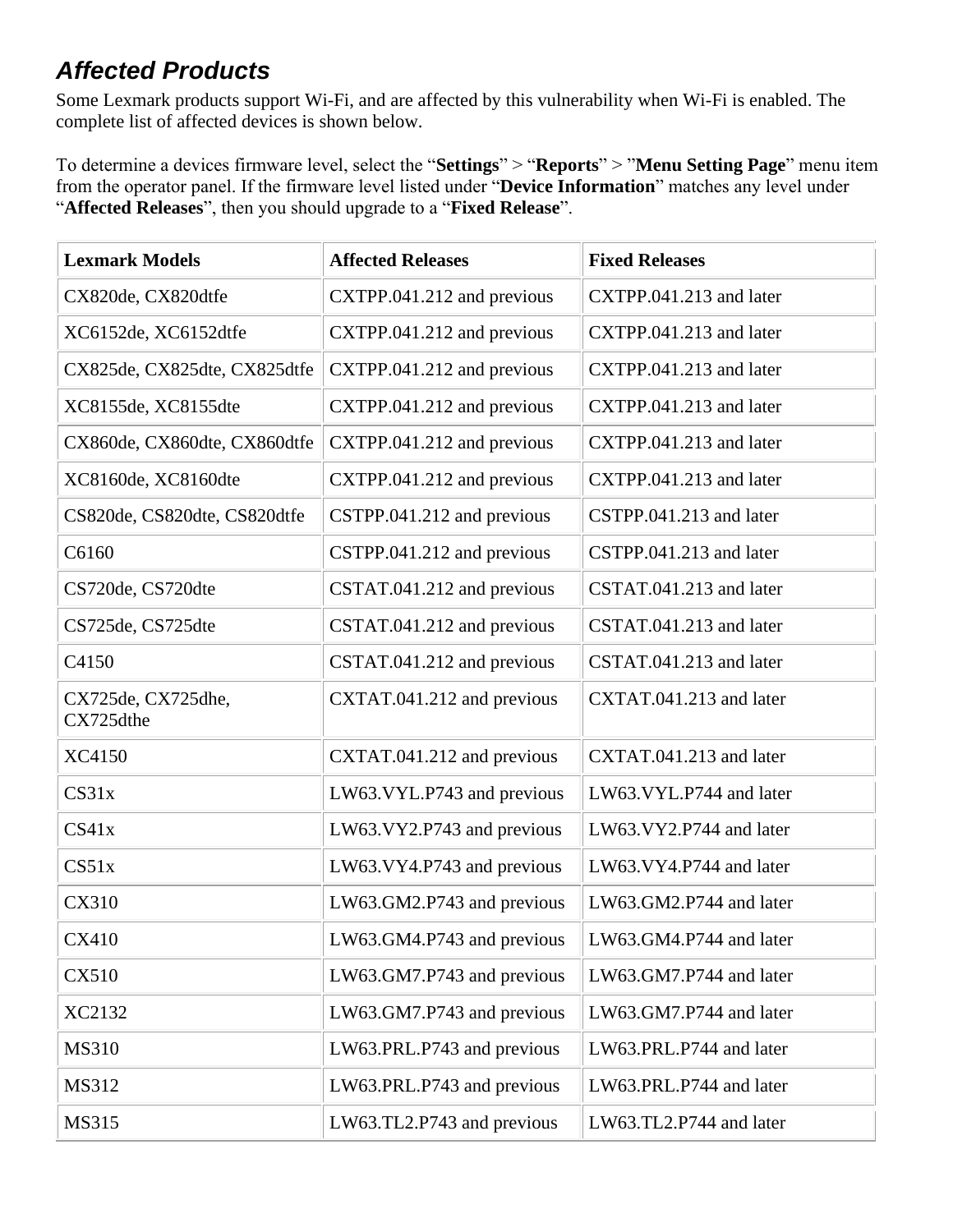| <b>MS410</b>               | LW63.PRL.P743 and previous  | LW63.PRL.P744 and later  |
|----------------------------|-----------------------------|--------------------------|
| <b>MS415</b>               | LW63.TL2.P743 and previous  | LW63.TL2.P744 and later  |
| MS51x                      | LW63.PR2.P743 and previous  | LW63.PR2.P744 and later  |
| MS610dn & MS610dtn         | LW63.PR2.P743 and previous  | LW63.PR2.P744 and later  |
| M1145 & M3150dn            | LW63.PR2.P743 and previous  | LW63.PR2.P744 and later  |
| MS610de & MS610dte         | LW63.PR4.P743 and previous  | LW63.PR4.P744 and later  |
| M3150                      | LW63.PR4.P743 and previous  | LW63.PR4.P744 and later  |
| MS71x                      | LW63.DN2.P743 and previous  | LW63.DN2.P744 and later  |
| MS810n, MS810dn & MS810dtn | LW63.DN2.P743 and previous  | LW63.DN2.P744 and later  |
| MS811                      | LW63.DN2.P743 and previous  | LW63.DN2.P744 and later  |
| MS812dn, MS812dtn          | LW63.DN2.P743 and previous  | LW63.DN2.P744 and later  |
| M5163dn                    | LW63.DN2.P743 and previous  | LW63.DN2.P744 and later  |
| MS810de                    | LW63.DN4.P743 and previous  | LW63.DN4.P744 and later  |
| M5155 & M5163              | LW63.DN4.P743 and previous  | LW63.DN4.P744 and later  |
| MS812de                    | LW63.DN7.P743 and previous  | LW63.DN7.P744 and later  |
| M5170                      | LW63.DN7.P743 and previous  | LW63.DN7.P744 and later  |
| MS91x                      | LW63.SA.P743 and previous   | LW63.SA.P744 and later   |
| MX310                      | LW63.SB2.P743 and previous  | LW63.SB2.P744 and later  |
| XM1145                     | LW63.SB4.P743 and previous  | LW63.SB4.P744 and later  |
| MX610 & MX611              | LW63.SB7.P743 and previous  | LW63.SB7.P744 and later  |
| XM3150                     | LW63.SB7.P743 and previous  | LW63.SB7.P744 and later  |
| MX71x                      | LW63.TU.P743 and previous   | LW63.TU.P744 and later   |
| MX81x                      | LW63.TU.P743 and previous   | LW63.TU.P744 and later   |
| XM51xx & XM71xx            | LW63.TU.P743 and previous   | LW63.TU.P744 and later   |
| MX91x                      | LW63.MG.P743 and previous   | LW63.MG.P744 and later   |
| MX6500                     | LW63.JD.P743 and previous   | LW63.JD.P744 and later   |
| C746                       | LHS60.CM2.P647 and previous | LHS60.CM2.P648 and later |
| C748 & CS748               | LHS60.CM4.P647 and previous | LHS60.CM4.P648 and later |
| C79x & CS796               | LHS60.HC.P647 and previous  | LHS60.HC.P648 and later  |
| C925                       | LHS60.HV.P647 and previous  | LHS60.HV.P648 and later  |